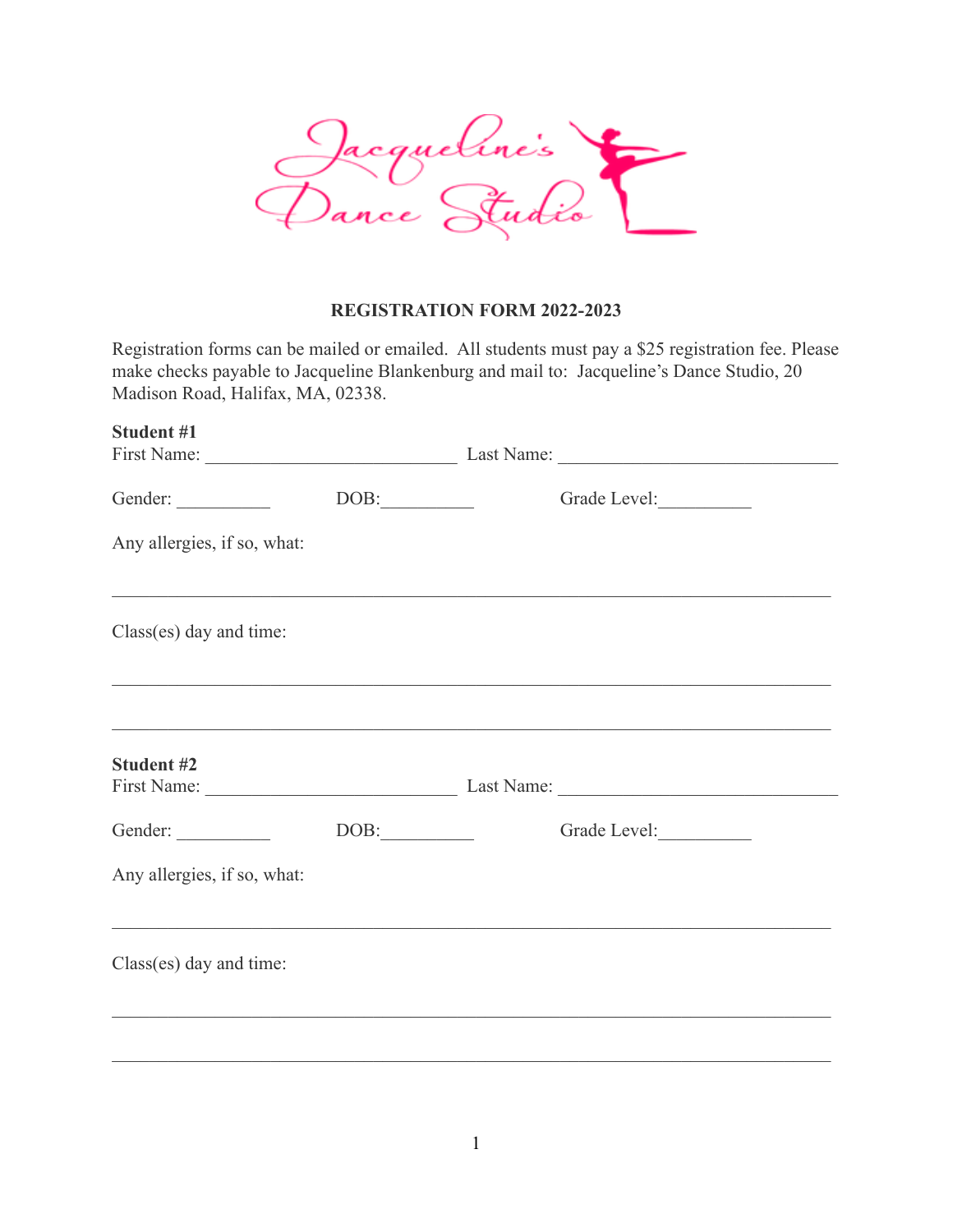| <b>Contact #1</b> |                                                                                                                      |               |  |  |
|-------------------|----------------------------------------------------------------------------------------------------------------------|---------------|--|--|
|                   |                                                                                                                      |               |  |  |
|                   |                                                                                                                      |               |  |  |
|                   |                                                                                                                      |               |  |  |
| Address:          | <u> 1989 - Johann John Harry Harry Harry Harry Harry Harry Harry Harry Harry Harry Harry Harry Harry Harry Harry</u> |               |  |  |
| Contact #2        | <u> 1980 - Jan James James Santan (j. 1980)</u>                                                                      |               |  |  |
|                   | Last Name:                                                                                                           |               |  |  |
| Home Phone #:     |                                                                                                                      | Cell Phone #: |  |  |
|                   |                                                                                                                      |               |  |  |
| Address:          |                                                                                                                      |               |  |  |
|                   |                                                                                                                      |               |  |  |
|                   |                                                                                                                      |               |  |  |

Please check the following upon agreement to the statements below.

## \_\_\_\_Registration Fee

A \$25 registration fee is due for each dancer upon registering for classes. Payment can be made in the form of cash or check only. This is non-refundable.

# Payment Policies

Tuition must be paid the 1st week of every month in the form of cash or check. Tuition is non-refundable.

## Release of Liability

All students attending class at Jacqueline's Dance Studio do so at their own risk. Owners and Instructors are not liable for damages resulting from personal injuries sustained by the students on the premises.